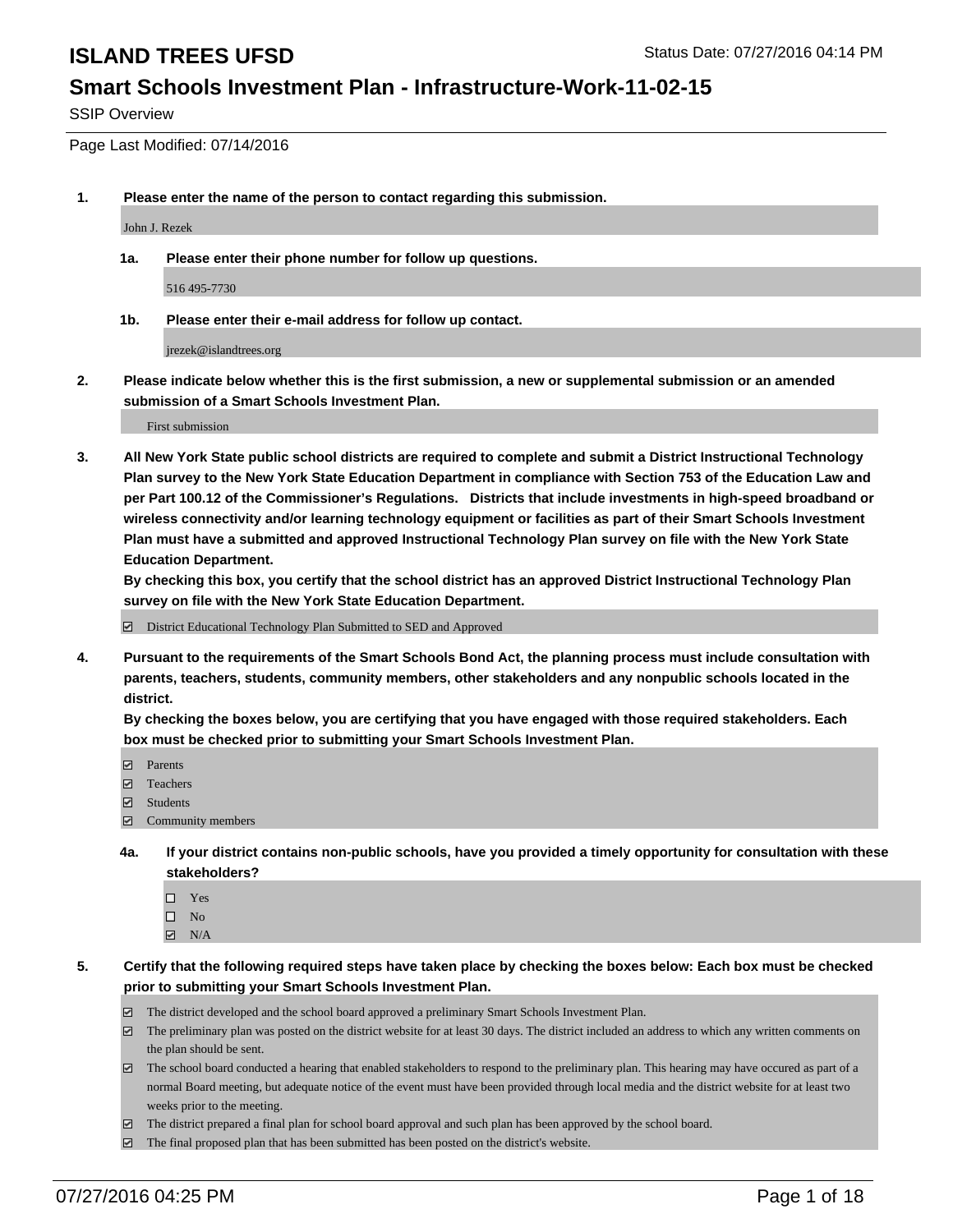### **Smart Schools Investment Plan - Infrastructure-Work-11-02-15**

SSIP Overview

Page Last Modified: 07/14/2016

**5a. Please upload the proposed Smart Schools Investment Plan (SSIP) that was posted on the district's website. Note that this should be different than your recently submitted Educational Technology Survey. The Final SSIP, as approved by the School Board, should also be posted on the website and remain there during the course of the projects contained therein.**

Smart Schools.pdf SBDrawings.pdf

**6. Please enter an estimate of the total number of students and staff that will benefit from this Smart Schools Investment Plan based on the cumulative projects submitted to date.**

3,500

**7. An LEA/School District may partner with one or more other LEA/School Districts to form a consortium to pool Smart Schools Bond Act funds for a project that meets all other Smart School Bond Act requirements. Each school district participating in the consortium will need to file an approved Smart Schools Investment Plan for the project and submit a signed Memorandum of Understanding that sets forth the details of the consortium including the roles of each respective district.**

 $\Box$  The district plans to participate in a consortium to partner with other school district(s) to implement a Smart Schools project.

**8. Please enter the name and 6-digit SED Code for each LEA/School District participating in the Consortium.**

| Partner LEA/District | <b>ISED BEDS Code</b> |
|----------------------|-----------------------|
| (No Response)        | (No Response)         |

**9. Please upload a signed Memorandum of Understanding with all of the participating Consortium partners.**

(No Response)

### **10. Your district's Smart Schools Bond Act Allocation is:**

\$1,536,993

**11. Enter the budget sub-allocations by category that you are submitting for approval at this time. If you are not budgeting SSBA funds for a category, please enter 0 (zero.) If the value entered is \$0, you will not be required to complete that survey question.**

|                                       | Sub-<br>Allocations |
|---------------------------------------|---------------------|
| School Connectivity                   | 1,196,143           |
| Connectivity Projects for Communities | 0                   |
| <b>Classroom Technology</b>           | 340,850             |
| Pre-Kindergarten Classrooms           | 0                   |
| Replace Transportable Classrooms      |                     |
| High-Tech Security Features           | 0                   |
| Totals:                               | 1,536,993.00        |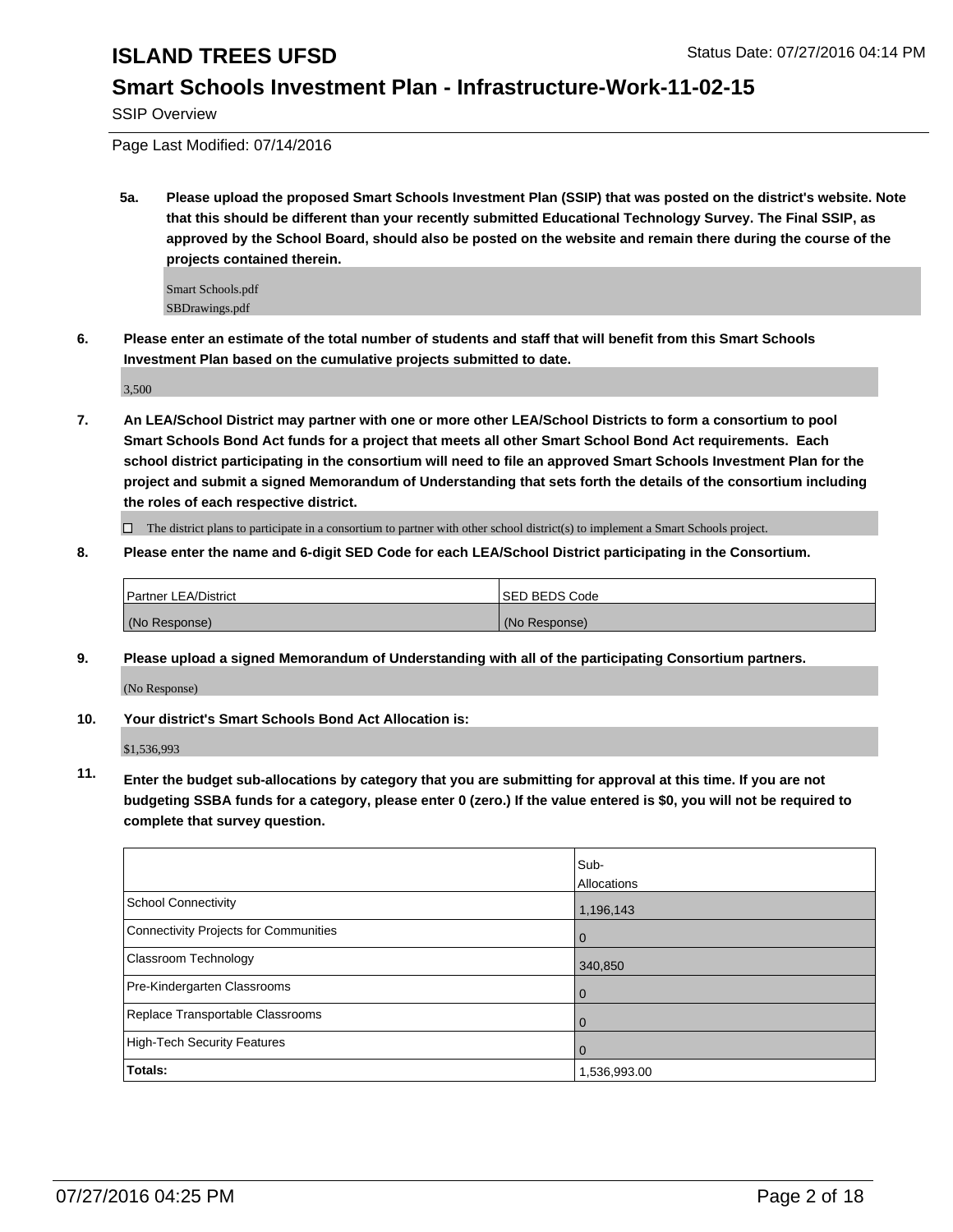### **Smart Schools Investment Plan - Infrastructure-Work-11-02-15**

School Connectivity

Page Last Modified: 07/27/2016

- **1. In order for students and faculty to receive the maximum benefit from the technology made available under the Smart Schools Bond Act, their school buildings must possess sufficient connectivity infrastructure to ensure that devices can be used during the school day. Smart Schools Investment Plans must demonstrate that:**
	- **sufficient infrastructure that meets the Federal Communications Commission's 100 Mbps per 1,000 students standard currently exists in the buildings where new devices will be deployed, or**
	- **is a planned use of a portion of Smart Schools Bond Act funds, or**
	- **is under development through another funding source.**

**Smart Schools Bond Act funds used for technology infrastructure or classroom technology investments must increase the number of school buildings that meet or exceed the minimum speed standard of 100 Mbps per 1,000 students and staff within 12 months. This standard may be met on either a contracted 24/7 firm service or a "burstable" capability. If the standard is met under the burstable criteria, it must be:**

**1. Specifically codified in a service contract with a provider, and**

**2. Guaranteed to be available to all students and devices as needed, particularly during periods of high demand, such as computer-based testing (CBT) periods.**

### **Please describe how your district already meets or is planning to meet this standard within 12 months of plan submission.**

We intend to use the SSBA funds to improve High-Speed broadband delivery to all classrooms and provide wireless connectivity in all of our buildings by replacing outdated switches in all wiring closets and rewiring five of our buildings with copper CAT 6E cable to replace outdated 1950's strand fiber cable that is run to all of our classrooms and that over the years is damaged or too costly to continue to replace or repair. Our secondary schools currently have wireless but three of our buildings do not have wireless. We will use the SSBA funds to provide wireless to our elementary buildings and provide a district wide wireless system to the community by installing POE switches and WAPs with a 1:1 (1 WAP for each Classroom.)

We will prepare the district for the computer testing that will be necessary during the 2017 time frame. This can be accomplished by expanding the wireless network to areas that will support the number of students taking the exams. Typically we have 200 to 300 students taking written regent exams. We will need to facilitate wireless thin client technology in a large area to support this online testing.

Wireless Access points need to be strategically located within buildings to support the need for mobility. As the district utilizes more wireless devices it is becoming critical that we begin wiring for WAP's (Wireless Access Points) throughout the district buildings.

The majority of internal connectivity is provided by older style fiber technology and CAT 3 cabling. The fiber connectivity will only support 10 megabyte connections and not provide gigabyte connectivity. There is also the requirement to convert the fiber back to copper for each device adding to the cost of every client location.

Increase the number of classroom computers. Through Wireless technology increase support for BYOD technologies. Reduce the need to visit computer labs. Increase technology to support the NYS Testing initiative to have online assessment testing.

Providing Wireless Access to all buildings and reducing the need to visit computer labs to access online instructional technology

Lastly, we will be making all of the connectivity project steps to resolve the closest to classroom roadblock and attain a connectivity speed of 1.0 Gb by 1/30/18.

- **1a. If a district believes that it will be impossible to meet this standard within 12 months, it may apply for a waiver of this requirement, as described on the Smart Schools website. The waiver must be filed and approved by SED prior to submitting this survey.**
	- $\boxtimes$  By checking this box, you are certifying that the school district has an approved waiver of this requirement on file with the New York State Education Department.

### **2. Connectivity Speed Calculator (Required)**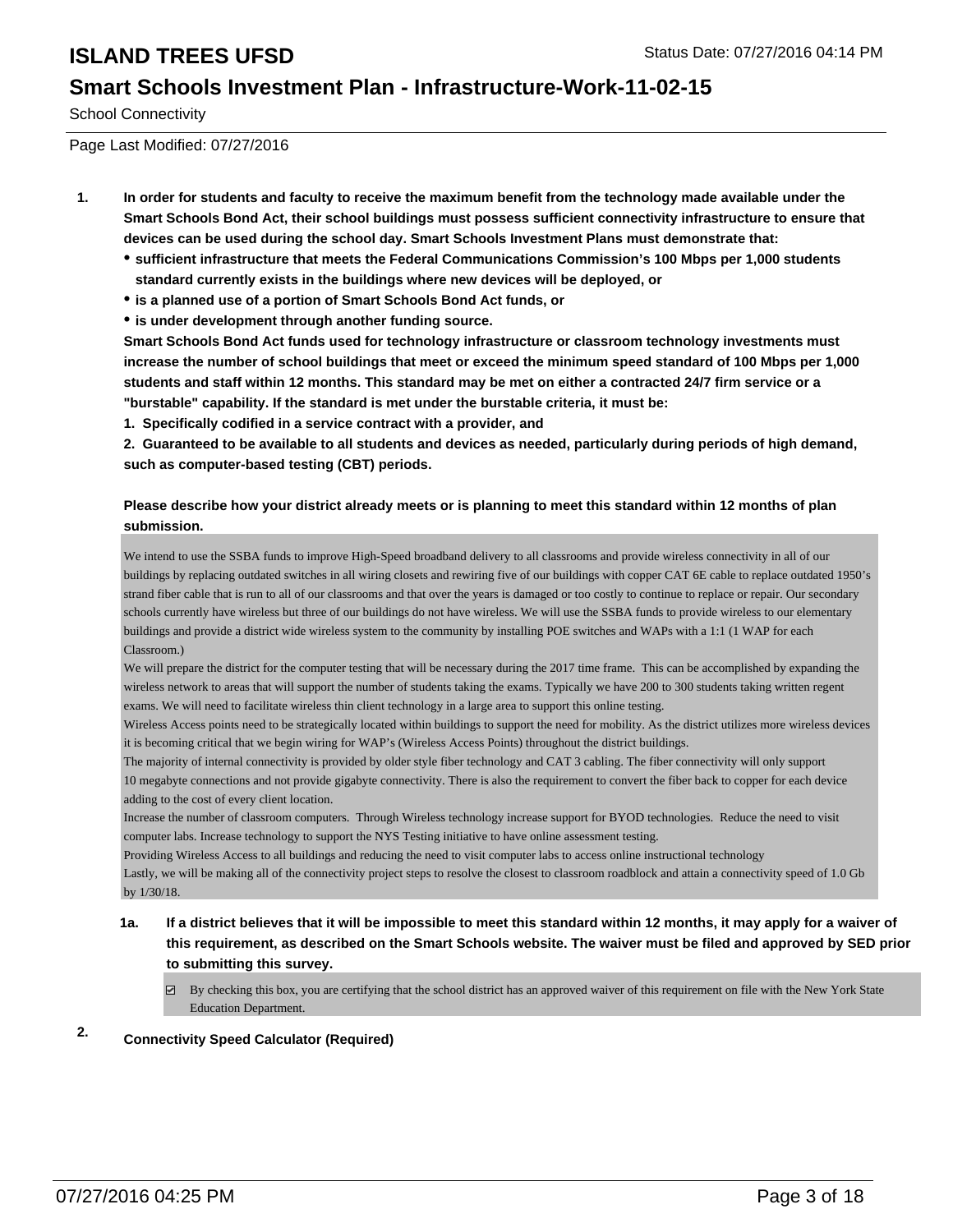## **Smart Schools Investment Plan - Infrastructure-Work-11-02-15**

School Connectivity

Page Last Modified: 07/27/2016

|                         | Number of<br>Students | Multiply by<br>100 Kbps | Divide by 1000 Current Speed<br>lto Convert to<br>l Reauired<br> Speed in Mb | lin Mb | Expected<br>Speed to be<br>Attained Within   Required<br>12 Months | Expected Date<br><b>When</b><br>Speed Will be<br><b>Met</b> |
|-------------------------|-----------------------|-------------------------|------------------------------------------------------------------------------|--------|--------------------------------------------------------------------|-------------------------------------------------------------|
| <b>Calculated Speed</b> | 2.500                 | 250,000                 | 250                                                                          | 10MB   | 10MB                                                               | 1/30/18                                                     |

### **3. Describe how you intend to use Smart Schools Bond Act funds for high-speed broadband and/or wireless connectivity projects in school buildings.**

Our instructional Technology Plan is to have the high-speed broadband and wireless supply the necessary bandwidth to each instructional classroom in our district. Both our wired and wireless networks facilitate access to network-based and online educational resources that are part of our curriculum and are used to enhance and support instruction throughout the district. Our Instructional Technology program, our technology standards, and access to online resources as stated in our Technology Plan, Question 1, Part E. Curriculum and Instruction, cannot be achieved in a district our size with the large number of computers, laptops and Chromebook we have without a modern and robust infrastructure. The current stranded fiber network we have installed in the 1950's does not currently provide us the needed bandwidth and is costly and outdated to maintain. The goal to provide Wireless to three remaining school buildings J. Fred Sparke, Michael F. Stokes, and Steven Karopczyc to support elementary curriculum software. Wireless Access points need to be strategically located within buildings to support the need for mobility. We will prepare the district for the computer testing that will be necessary during the 2017 time frame. This can be accomplished by expanding the wireless network to areas that will support the number of students taking the exams. Typically we have 200 to 300 students taking written regent exams at one time.

### **4. Describe the linkage between the district's District Instructional Technology Plan and the proposed projects. (There should be a link between your response to this question and your response to Question 1 in Part E. Curriculum and Instruction "What are the district's plans to use digital connectivity and technology to improve teaching and learning?)**

Our instructional Technology Plan is to have the high-speed broadband and wireless supply the necessary bandwidth to each instructional classroom in our district. Both our wired and wireless networks facilitate access to network-based and online educational resources that are part of our curriculum and are used to enhance and support instruction throughout the district. Our Instructional Technology program, our technology standards, and access to online resources as stated in our Technology Plan, Question 1, Part E. Curriculum and Instruction, cannot be achieved in a district our size with the large number of computers, laptops and Chromebook we have without a modern and robust infrastructure. The current stranded fiber network we have installed in the 1950's does not currently provide us the needed bandwidth and is costly and outdated to maintain. The goal to provide Wireless to three remaining school buildings J. Fred Sparke, Michael F. Stokes, and Steven Karopczyc to support elementary curriculum software. Wireless Access points need to be strategically located within buildings to support the need for mobility. We will prepare the district for the computer testing that will be necessary during the 2017 time frame. This can be accomplished by expanding the wireless network to areas that will support the number of students taking the exams. Typically we have 200 to 300 students taking written regent exams at one time. The district has been providing some secondary grade levels with Chromebooks in a one to one setting in our middle school. The goal of the district is to provide additional Chromebook to our high school with district technology funds through our current budget. Bandwidth in our middle school has been an issue with some students having issues getting online with the current bandwidth provided to the classrooms. As the district increases the

number of devices from 800 to 1500 Chromebook. It will only become more of an issue that the bandwidth provided to the classroom is not sufficient to meet the needs of our classroom instruction. We are striving to make Island Trees school district a one to one school. Providing every student a device to allow them to bring instructional technology to the classroom and home.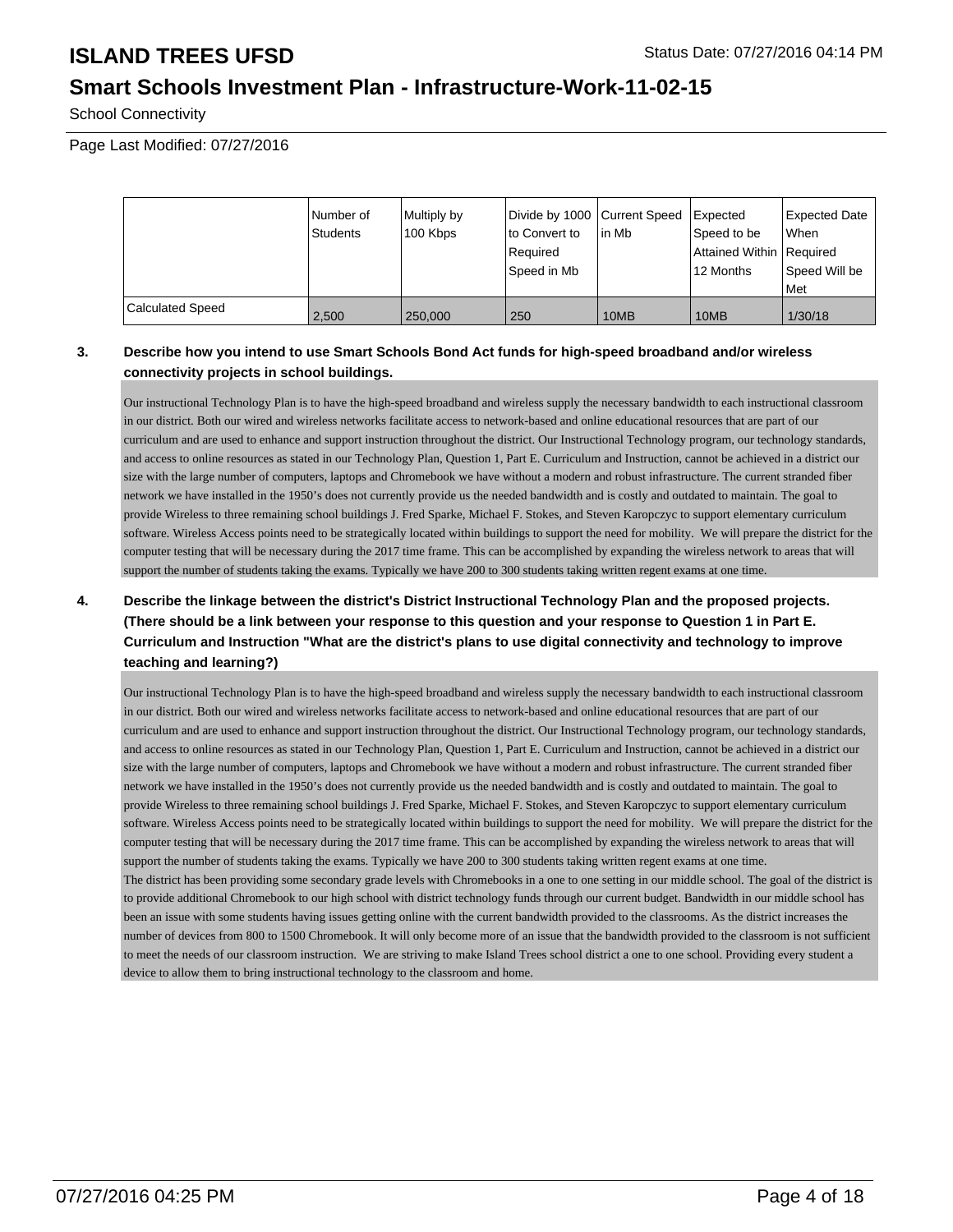## **Smart Schools Investment Plan - Infrastructure-Work-11-02-15**

School Connectivity

Page Last Modified: 07/27/2016

**5. If the district wishes to have students and staff access the Internet from wireless devices within the school building, or in close proximity to it, it must first ensure that it has a robust Wi-Fi network in place that has sufficient bandwidth to meet user demand.**

### **Please describe how you have quantified this demand and how you plan to meet this demand.**

The district has currently installed 10 Gigabyte fiber connection with Nassau BOCES BoTIE ISP to our middle school server room. From this location it becomes a bottle neck. Network closets to classrooms had 100Mbps Fiber cable run to the classroom. This infrastructure requires a transceiver box for every classroom device that slows down the speed to 10 megabyte. The infrastructure doesn't support the amount of bandwidth we have delivered to the district. The only resolution would be to replace outdated infrastructure technology that will never support the current bandwidth provided to the school. Currently the district only provides wireless to two of the five buildings, our middle school and high school. The goal would be to provide all buildings wireless technology. Our instructional Technology Plan is to have the high-speed broadband and wireless supply the necessary bandwidth to each instructional classroom in our district. Both our wired and wireless networks facilitate access to network-based and online educational resources that are part of our curriculum and are used to enhance and support instruction throughout the district. Our Instructional Technology program, our technology standards, and access to online resources as stated in our Technology Plan, Question 1, Part E. Curriculum and Instruction, cannot be achieved in a district our size with the large number of computers, laptops and Chromebook we have without a modern and robust infrastructure. The current stranded fiber network we have installed in the 1950's does not currently provide us the needed bandwidth and is costly and outdated to maintain. The goal to provide Wireless to three remaining school buildings J. Fred Sparke, Michael F. Stokes, and Steven Karopczyc to support elementary curriculum software. Wireless Access points need to be strategically located within buildings to support the need for mobility. We will prepare the district for the computer testing that will be necessary during the 2017 time frame. This can be accomplished by expanding the wireless network to areas that will support the number of students taking the exams. Typically we have 200 to 300 students taking written regent exams at one time.

**6. As indicated on Page 5 of the guidance, the Office of Facilities Planning will have to conduct a preliminary review of all capital projects, including connectivity projects.**

| <b>Project Number</b> |  |
|-----------------------|--|
| 28-02-26-03-7-999-003 |  |
| 28-02-26-03-7-999-SB1 |  |

**7. Certain high-tech security and connectivity infrastructure projects may be eligible for an expedited review process as determined by the Office of Facilities Planning.**

### **Was your project deemed eligible for streamlined review?**

Yes

**7a. Districts that choose the Streamlined Review Process will be required to certify that they have reviewed all installations with their licensed architect or engineer of record and provide that person's name and license number. The licensed professional must review the products and proposed method of installation prior to implementation and review the work during and after completion in order to affirm that the work was codecompliant, if requested.**

 $\boxtimes$  I certify that I have reviewed all installations with a licensed architect or engineer of record.

**8. Include the name and license number of the architect or engineer of record.**

| Name                       | License Number |
|----------------------------|----------------|
| Mike Guido - MJG Architect | 24838          |

**9. If you are submitting an allocation for School Connectivity complete this table. Note that the calculated Total at the bottom of the table must equal the Total allocation for this category that you**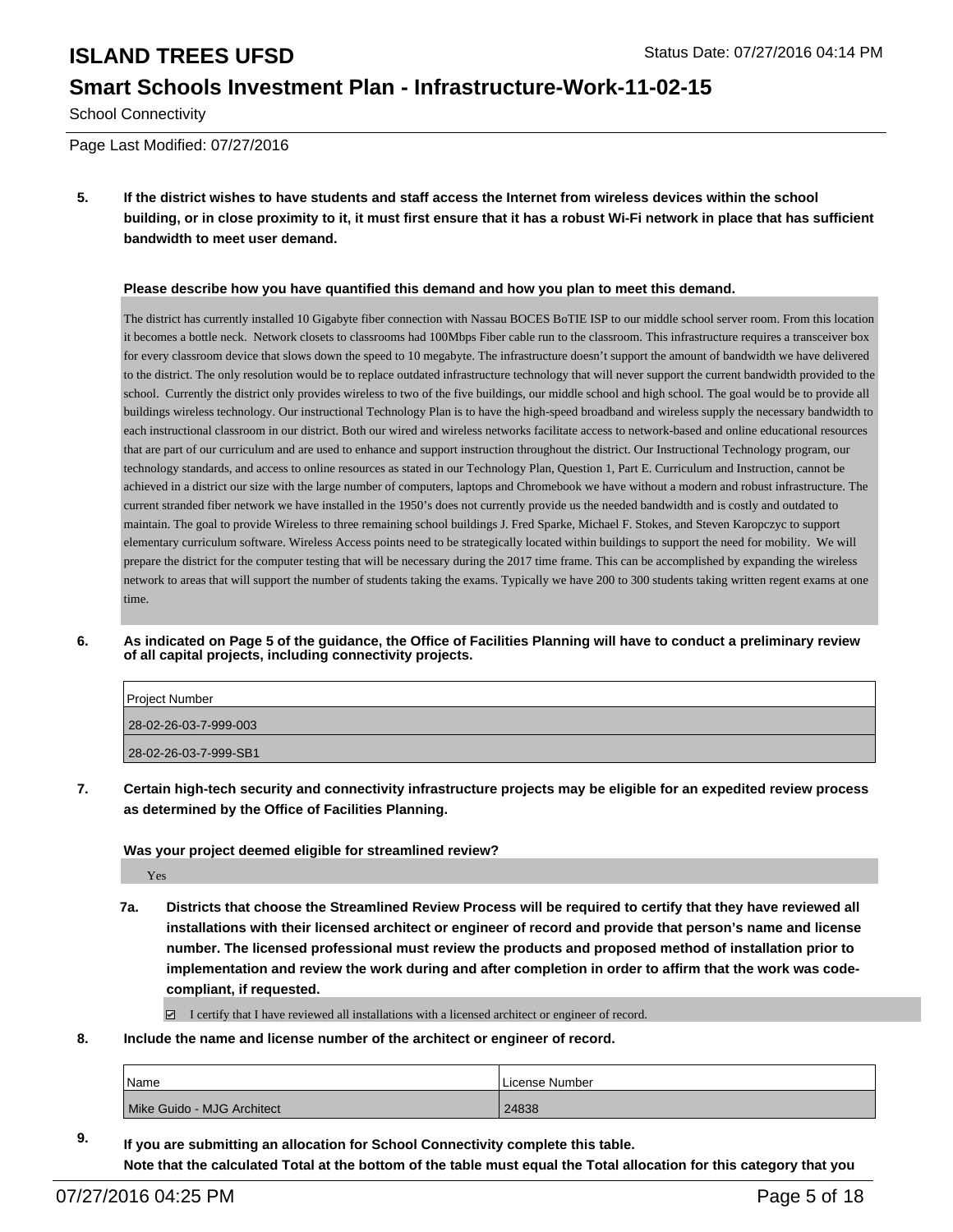# **Smart Schools Investment Plan - Infrastructure-Work-11-02-15**

School Connectivity

Page Last Modified: 07/27/2016

### **entered in the SSIP Overview overall budget.**

|                                            | Sub-          |
|--------------------------------------------|---------------|
|                                            | Allocation    |
| Network/Access Costs                       | 665,211       |
| <b>Outside Plant Costs</b>                 | (No Response) |
| School Internal Connections and Components | 522,232       |
| <b>Professional Services</b>               | 7,500         |
| Testing                                    | 1,200         |
| <b>Other Upfront Costs</b>                 | (No Response) |
| <b>Other Costs</b>                         | (No Response) |
| Totals:                                    | 1,196,143.00  |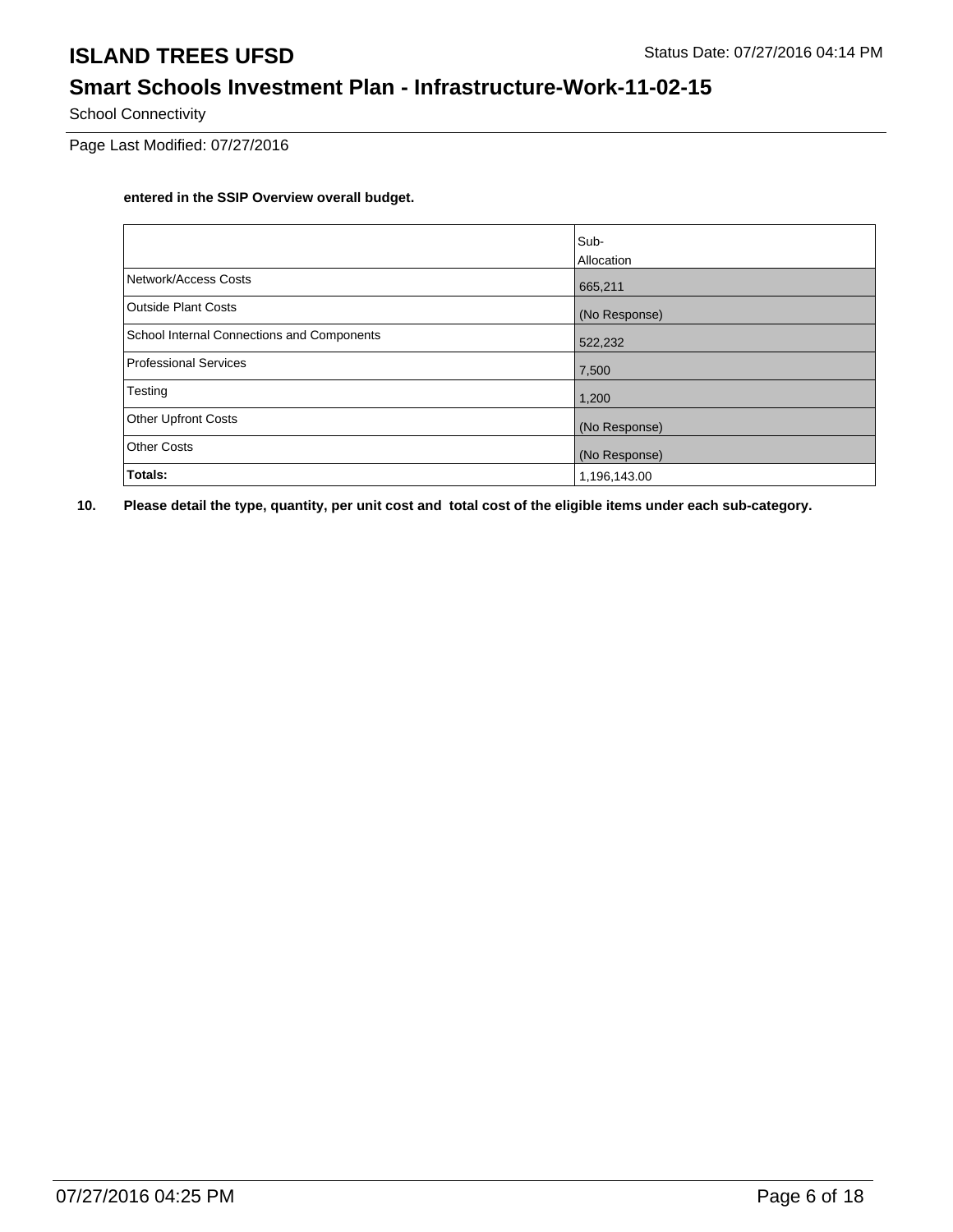# **Smart Schools Investment Plan - Infrastructure-Work-11-02-15**

School Connectivity

Page Last Modified: 07/27/2016

| Select the allowable expenditure<br>type.<br>Repeat to add another item under<br>each type. | Item to be purchased                                                                | Quantity     | Cost per Item | <b>Total Cost</b> |
|---------------------------------------------------------------------------------------------|-------------------------------------------------------------------------------------|--------------|---------------|-------------------|
| <b>Connections/Components</b>                                                               | SFP-10G-LR 10 GB Single Mode<br><b>Optical Transceivers (Non-Erate</b><br>Portion)  | 60           | 342           | 20,520            |
| <b>Connections/Components</b>                                                               | SFP-10G-LRM 10 GB Multi Mode<br><b>Optical Transceivers (Non-Erate</b><br>Portion)  | 80           | 179           | 14,320            |
| <b>Network/Access Costs</b>                                                                 | OS6450-P48 POE Network Switch<br>(Non-Erate Portion)                                | 110          | 1,297         | 142,670           |
| <b>Network/Access Costs</b>                                                                 | OS6860-P48 POE Network Switch<br>(Non-Erate Portion)                                | 75           | 2,128         | 159,600           |
| <b>Connections/Components</b>                                                               | Wiring CAT 6e RJ45 Insert and 1 Port<br><b>Biscuit Enclosure (NonErate Portion)</b> | 6,048        | 4             | 24,192            |
| <b>Connections/Components</b>                                                               | Wiring 48-Port Cat 5e Patch Panel<br>Rack Mount (Non-Erate Portion                  | 150          | 10            | 1,500             |
| <b>Connections/Components</b>                                                               | SFP-10G-C1M 10 Gigabit direct<br>attached copper cable (Non-Erate<br>Portion)       | 100          | 27            | 2,700             |
| <b>Connections/Components</b>                                                               | Wiring 7 Foot Green Cat 6e Patch<br>Cords Booted (Non-Erate Portion)                | 6,000        | 10            | 60,000            |
| <b>Network/Access Costs</b>                                                                 | Meraki MR34 WAP                                                                     | 148          | 750           | 111,000           |
| <b>Connections/Components</b>                                                               | 1000 Foot CAT 6E Cable                                                              | 150          | 160           | 24,000            |
| <b>Connections/Components</b>                                                               | Wiring Installation Hardware (Non-<br>Erate Portion)                                | 5            | 75,000        | 375,000           |
| Testing                                                                                     | Wiring Labor to Certify Cat 6e Cabling<br>(Non-Erate Portion)                       | 100          | 12            | 1,200             |
| <b>Professional Services</b>                                                                | Wiring Project Management,<br>Engineering and Documentation (Non-<br>Erate Portion) | 5            | 1,500         | 7,500             |
| <b>Network/Access Costs</b>                                                                 | Liebert Challenger 3000 AC Unit for<br>Server Room                                  | $\mathbf{1}$ | 50,000        | 50,000            |
| <b>Network/Access Costs</b>                                                                 | Liebert NPower 130 KVA UPS 480V 3<br>Phase Uninterruptible Power System             | $\mathbf{1}$ | 62,086        | 62,086            |
| Network/Access Costs                                                                        | Meraki MR42-HW-BDL3                                                                 | 5            | 944           | 4,720             |
| Network/Access Costs                                                                        | Cisco VS-C6513-S720-10G                                                             | 4            | 23,317        | 93,268            |
| Network/Access Costs                                                                        | Cisco WS-C6504-E-WISM                                                               | $\mathbf{1}$ | 41,867        | 41,867            |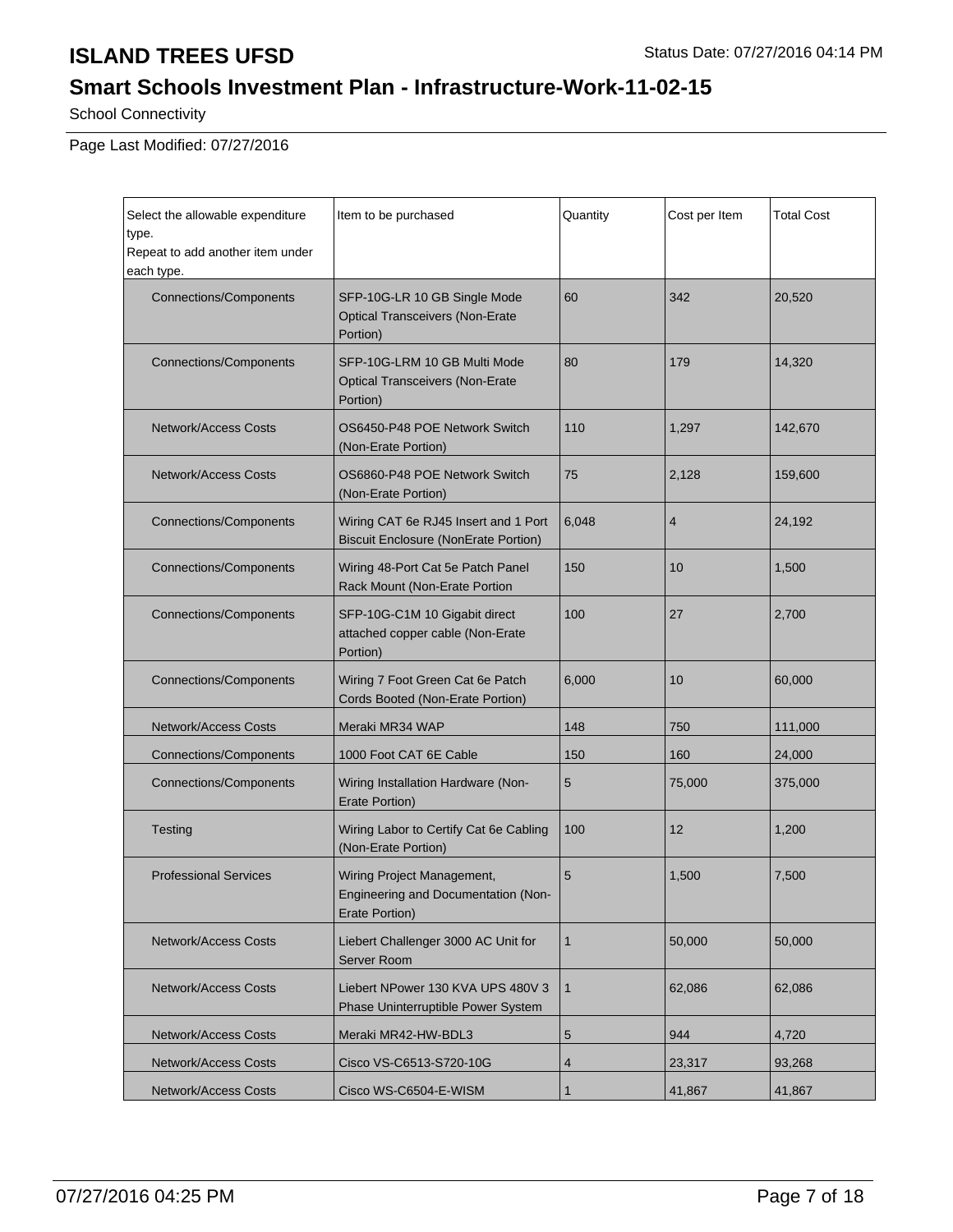### **Smart Schools Investment Plan - Infrastructure-Work-11-02-15**

Community Connectivity (Broadband and Wireless)

Page Last Modified: 07/14/2016

**1. Describe how you intend to use Smart Schools Bond Act funds for high-speed broadband and/or wireless connectivity projects in the community.**

(No Response)

**2. Please describe how the proposed project(s) will promote student achievement and increase student and/or staff access to the Internet in a manner that enhances student learning and/or instruction outside of the school day and/or school building.**

(No Response)

**3. Community connectivity projects must comply with all the necessary local building codes and regulations (building and related permits are not required prior to plan submission).**

 $\Box$  I certify that we will comply with all the necessary local building codes and regulations.

**4. Please describe the physical location of the proposed investment.**

(No Response)

**5. Please provide the initial list of partners participating in the Community Connectivity Broadband Project, along with their Federal Tax Identification (Employer Identification) number.**

| Project Partners | l Federal ID # |
|------------------|----------------|
| (No Response)    | (No Response)  |

**6. If you are submitting an allocation for Community Connectivity, complete this table. Note that the calculated Total at the bottom of the table must equal the Total allocation for this category that you**

**entered in the SSIP Overview overall budget.**

|                             | Sub-Allocation |
|-----------------------------|----------------|
| Network/Access Costs        | (No Response)  |
| <b>Outside Plant Costs</b>  | (No Response)  |
| Tower Costs                 | (No Response)  |
| Customer Premises Equipment | (No Response)  |
| Professional Services       | (No Response)  |
| Testing                     | (No Response)  |
| <b>Other Upfront Costs</b>  | (No Response)  |
| Other Costs                 | (No Response)  |
| Totals:                     |                |

| Select the allowable expenditure | Item to be purchased | Quantity      | Cost per Item | <b>Total Cost</b> |
|----------------------------------|----------------------|---------------|---------------|-------------------|
| type.                            |                      |               |               |                   |
| Repeat to add another item under |                      |               |               |                   |
| each type.                       |                      |               |               |                   |
| (No Response)                    | (No Response)        | (No Response) | (No Response) | (No Response)     |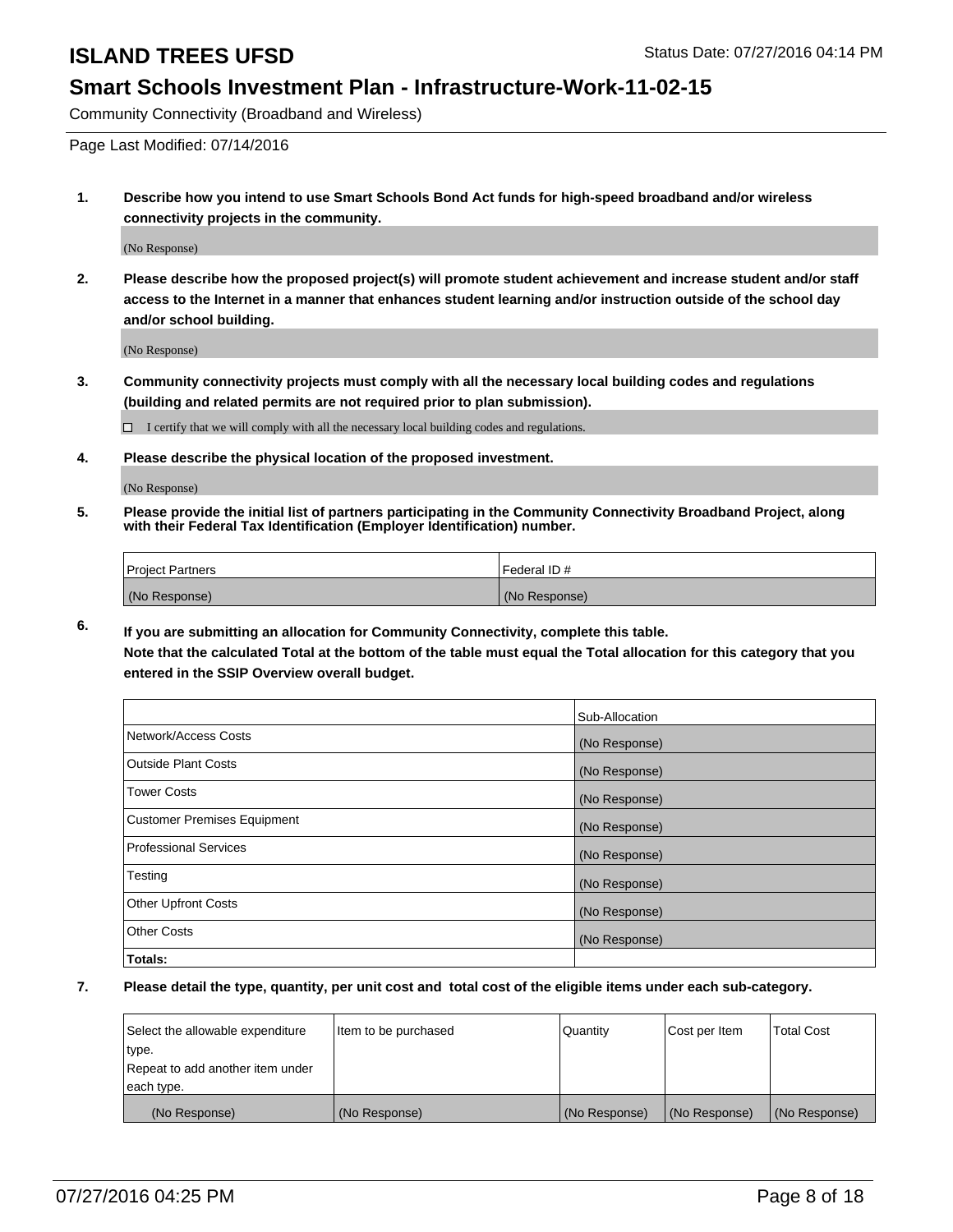### **Smart Schools Investment Plan - Infrastructure-Work-11-02-15**

Classroom Learning Technology

Page Last Modified: 07/27/2016

**1. In order for students and faculty to receive the maximum benefit from the technology made available under the Smart Schools Bond Act, their school buildings must possess sufficient connectivity infrastructure to ensure that devices can be used during the school day. Smart Schools Investment Plans must demonstrate that sufficient infrastructure that meets the Federal Communications Commission's 100 Mbps per 1,000 students standard currently exists in the buildings where new devices will be deployed, or is a planned use of a portion of Smart Schools Bond Act funds, or is under development through another funding source.**

**Smart Schools Bond Act funds used for technology infrastructure or classroom technology investments must increase the number of school buildings that meet or exceed the minimum speed standard of 100 Mbps per 1,000 students and staff within 12 months. This standard may be met on either a contracted 24/7 firm service or a "burstable" capability. If the standard is met under the burstable criteria, it must be:**

**1. Specifically codified in a service contract with a provider, and**

**2. Guaranteed to be available to all students and devices as needed, particularly during periods of high demand, such as computer-based testing (CBT) periods.**

**Please describe how your district already meets or is planning to meet this standard within 12 months of plan submission.**

Our district is committed to meeting or exceeding the Federal Communications Commission (FCC) standard of 100 Mbps per 1,000 students as a future goal to be implemented when our district demand for bandwidth necessitates it. Our current enrollment is 2500 students and we have taken proactive steps to ensure we have the demand of 250 MBPS through enrollment two years ago into BOCES BOETie and installing 10 Gigabyte fiber connection with Nassau BOCES BoTIE ISP to our middle school server room. This fiber connection will provide out district the needed bandwidth for years to come. This network gives us the ability to burst our bandwidth speed when needed beyond our current bandwidth level and beyond the FCC standard. Based on the Connectivity Speed Waiver Criteria and the Oversubscription Ratio for Large Districts, Nassau BOCES has assured us that we have sufficient infrastructure to support the larger bandwidth requirement -- when it becomes necessary and available.

All buildings are connected to the internet via our ISP – BOCES BOETie and LIFE/Sidera Fiber. In connection with Nassau BOCES BOTie, the district will use LIFE/Sidera for data communication between buildings Supporting 10GB connection speeds.

Lastly, we will be making all of the connectivity project steps to resolve the closet to classroom roadblock and to attain a connectivity speed of 1.0 Gb by 1/30/18.

### **1a. If a district believes that it will be impossible to meet this standard within 12 months, it may apply for a waiver of this requirement, as described on the Smart Schools website. The waiver must be filed and approved by SED prior to submitting this survey.**

 $\boxdot$  By checking this box, you are certifying that the school district has an approved waiver of this requirement on file with the New York State Education Department.

### **2. Connectivity Speed Calculator (Required)**

|                         | Number of<br>Students | Multiply by<br>100 Kbps | Divide by 1000 Current Speed<br>Ito Convert to<br>Required<br>Speed in Mb | in Mb | Expected<br>Speed to be<br>Attained Within   Required<br>12 Months | <b>Expected Date</b><br><b>When</b><br>Speed Will be<br><b>Met</b> |
|-------------------------|-----------------------|-------------------------|---------------------------------------------------------------------------|-------|--------------------------------------------------------------------|--------------------------------------------------------------------|
| <b>Calculated Speed</b> | 2,500                 | 100                     | 250                                                                       | 10MB  | 10MB                                                               | 1/30/2018                                                          |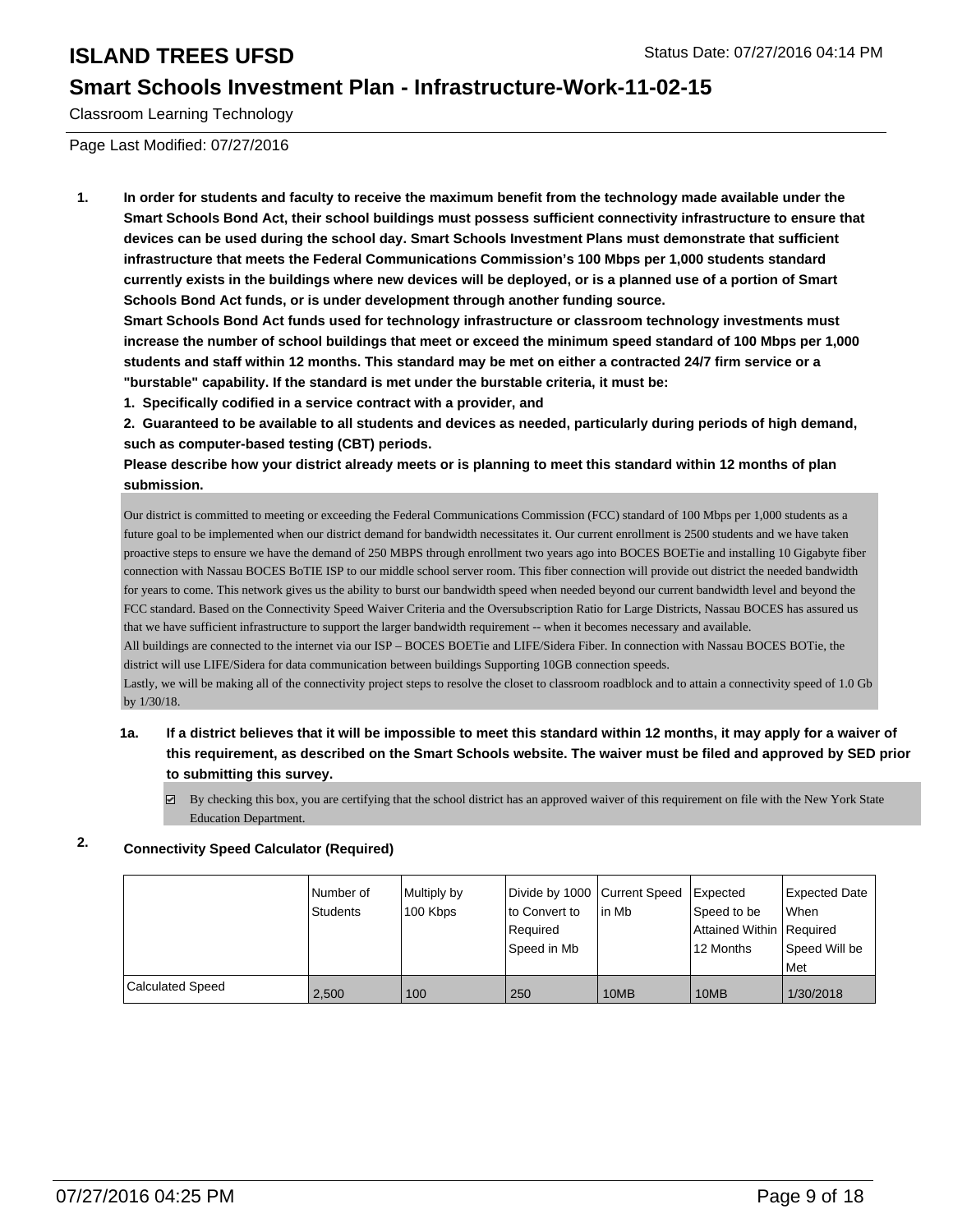### **Smart Schools Investment Plan - Infrastructure-Work-11-02-15**

Classroom Learning Technology

Page Last Modified: 07/27/2016

**3. If the district wishes to have students and staff access the Internet from wireless devices within the school building, or in close proximity to it, it must first ensure that it has a robust Wi-Fi network in place that has sufficient bandwidth to meet user demand.**

**Please describe how you have quantified this demand and how you plan to meet this demand.**

We certify that we already have a robust, district-wide wireless network in place in secondary schools in our district and plan future upgrades through the Smart Schools Bond Act and our own budget to improve performance and coverage in future years. We currently have Cisco Meraki wireless access points and controllers that support the use of over 1,200 Chromebooks with WiFi access. We have quantified the wireless demand based on class size and assuming maximum access of one device per student. Every secondary school classroom is wired for wireless and has its own Meraki wireless access point which provides a density of coverage in all of our secondary schools that meets all of the current wireless needs of our district's secondary 1:1 initiative.

**4. All New York State public school districts are required to complete and submit an Instructional Technology Plan survey to the New York State Education Department in compliance with Section 753 of the Education Law and per Part 100.12 of the Commissioner's Regulations.**

**Districts that include educational technology purchases as part of their Smart Schools Investment Plan must have a submitted and approved Instructional Technology Plan survey on file with the New York State Education Department.**

- $\boxdot$  By checking this box, you are certifying that the school district has an approved Instructional Technology Plan survey on file with the New York State Education Department.
- **5. Describe the devices you intend to purchase and their compatibility with existing or planned platforms or systems. Specifically address the adequacy of each facility's electrical, HVAC and other infrastructure necessary to install and support the operation of the planned technology.**

Devices purchased would be HP Apollo 4500 servers to support Hybrid network client software already purchased within our current schools budget and replace outdated IBM Server hardware equipment that is no longer supported by IBM and no longer supplied by Lenovo. The equipment will also add storage space for a Hybrid 2012 Microsoft solution. We would also purchase a SAN (Storage Area Network) to remove the risk internet interruption. A backup server to ensure that data is always available in the event of a critical failure. These hardware items are listed in under **question 15**. We currently pay for the software to support such a solution but lack the physical hardware to implement district wide solution. Since we have already funded a secondary 1:1 Chromebook initiative within our budget, and have committed to an ongoing upgrade cycle using an overlapping lease model. We need to add wireless to the elementary buildings and rebuild the infrastructure of our outdated network to support these classroom devices. Every classroom already has a computer connected to a projector and an existing interactive whiteboard. We will replace outdated Wyse terminals that support the District Computer labs only. Classes still run from these computer Labs. We have seven computer labs and 30 stations in each lab. The classroom computers need bandwidth to support the high bandwidth demand of video and interactive testing. Equipment purchase will replace existing outdated equipment that supports outdated fiber technology to the classrooms. Power HVAC has been investigated by the architect Michael Guido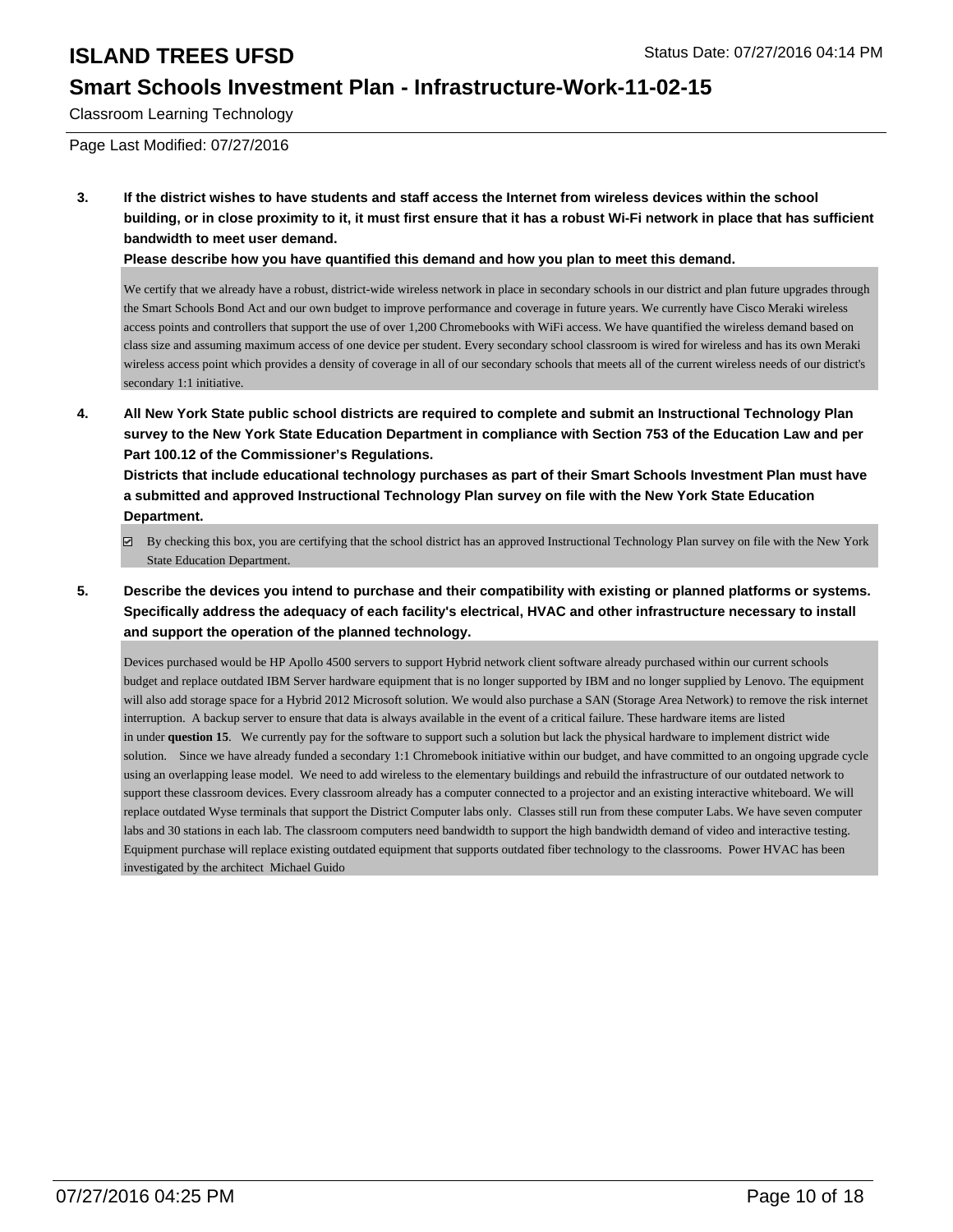### **Smart Schools Investment Plan - Infrastructure-Work-11-02-15**

Classroom Learning Technology

Page Last Modified: 07/27/2016

- **6. Describe how the proposed technology purchases will:**
	- **> enhance differentiated instruction;**
	- **> expand student learning inside and outside the classroom;**
	- **> benefit students with disabilities and English language learners; and**
	- **> contribute to the reduction of other learning gaps that have been identified within the district.**

**The expectation is that districts will place a priority on addressing the needs of students who struggle to succeed in a rigorous curriculum. Responses in this section should specifically address this concern and align with the district's Instructional Technology Plan (in particular Question 2 of E. Curriculum and Instruction: "Does the district's instructional technology plan address the needs of students with disabilities to ensure equitable access to instruction, materials and assessments?" and Question 3 of the same section: "Does the district's instructional technology plan address the provision of assistive technology specifically for students with disabilities to ensure access to and participation in the general curriculum?"**

The district currently sees buffering of student software using flash, GoMath, IXL, Goggle Docs and BrainPoP are just some of the software that students see issues with the lack of bandwidth and server response times due to outdated equipment. The Library students are using Chromebooks to research and have complained about buffering and the degraded network response times. We have diagnosed our servers and CPU utilization is 99% creating adding to the problems. We have maxed out our memory with in our current equipment so we are desperate to replace 8 to 10 old server equipment.

The classrooms need to have technology available and working to provide differentiated instruction for all students. The students are limited to the amount of students that can utilize instructional technology at the same time. Since teachers have had issues with some applications working with the limited resources on our network they do not feel comfortable to include many technology applications available and curtail instruction to just the basics that they know work in the classroom. Until we remove these obstacles in our network the staff will not make use of educational software and reduce the differentiated instruction. Virtual classroom field trips are limited because of the issues we currently have with available bandwidth. All students are limited and unfortunately this impacts students with disabilities and those students requiring ESL instruction the most since they are in need of the available tools through the use of educational applications that target this group.

The Smart Schools Bond Act Investment Plan would benefit ELL students with this investment. The district has an increasing population of Spanish speaking students. We are supporting our ELLs with multimedia reading program that helps students develop English fluency.

The students need bandwidth for online products that support student's needs. Rosetta Stone, Kurzweil 3000 and Lexia Reading are just a few software applications that would benefit from the updated equipment and technology. Providing a host of online software that is updated online and bring our ELL students software that is not only current but has the verity available to meet the specific needs of these children. Island Trees Math and Science classrooms would be able to provide Scientific Learning Reading Assistant and My Reading Coach to help ELL students understand the phonics and meanings of scientific and mathematical syntax.

The Smart Schools Bond Act Investment Plan funding request for infrastructure upgrades will provide the required bandwidth necessary to support flash, video and interactive testing for all students. Those students who struggle will benefit from this upgrade since research has shown that struggling students make greater use of technology and show greater improvement when technology educational tools are used.

The focus of this particular technology is primarily targeted at classroom instruction and learning and does not, on its own, enhance parental communication. However, built-in functionality of the software used with interactive whiteboards and flat panels allows teachers to share presentations with students and parents at home, and we will continue to take advantage of this functionality. The district has already invested in distance learning equipment, software, and professional development, including videoconferencing equipment and Facetime/Skype software. These tools will integrate with the new flat panel displays allowing us to enhance and increase distance learning opportunities, whether they be for a student who is homebound or for students in class to collaborate with peers and experts beyond the school or take virtual field trips to museums and other agencies offering remote access experiences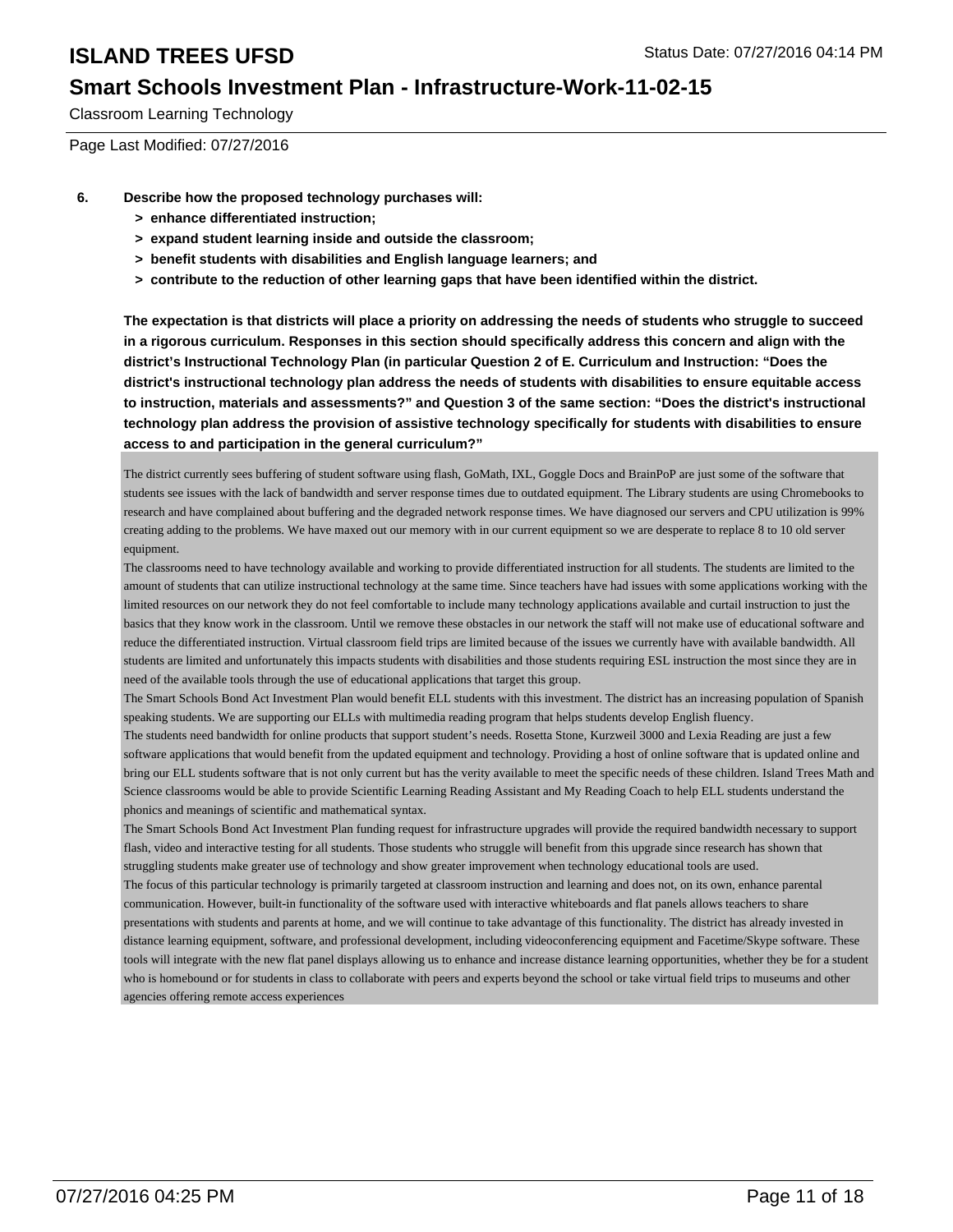### **Smart Schools Investment Plan - Infrastructure-Work-11-02-15**

Classroom Learning Technology

Page Last Modified: 07/27/2016

**7. Where appropriate, describe how the proposed technology purchases will enhance ongoing communication with parents and other stakeholders and help the district facilitate technology-based regional partnerships, including distance learning and other efforts.**

The purchase will provide the computer labs updated equipment to ensure areas for testing and provide staff and students the equipment needed to support the necessary curriculum. At Island Trees UFSD we stress how important it is to continue working towards completing homework every night, studying, and reviewing classroom notes. The Island Trees website promotes Homework Online along with reverse classroom technology allowing staff to support student growth in all subject areas. The flipped classroom is one avenue that teachers have taken on in all academic areas and is proving to be a success. The technology requires the infrastructure to support large bandwidth for it to succeed. The Island Trees UFSD has purchased over 1200 Chormebook devices currently and plans to purchase 800 more during the 2016-2017 school year.

**8. Describe the district's plan to provide professional development to ensure that administrators, teachers and staff can employ the technology purchased to enhance instruction successfully.**

**Note: This response should be aligned and expanded upon in accordance with your district's response to Question 1 of F. Professional Development of your Instructional Technology Plan: "Please provide a summary of professional development offered to teachers and staff, for the time period covered by this plan, to support technology to enhance teaching and learning. Please include topics, audience and method of delivery within your summary."**

We have been seeking to initiate a digital media class that would provide video editing and promote the use of broadcasting classes. These classes in the secondary schools would promote the use of broadcast video techniques instructing students in the use of video editing video animation and video journalism. The goal would be to present school events each morning through broadcasting to the classroom. Professional development are integral components of our technology plan and are part and parcel of our Smart Schools Bond Act Investment Plan. Our district has added staffing that is dedicated to professional development in each school. These technology staff developers are assigned to each school, work closely with all staff, and will provide training to teachers to support all technology purchased to enhance and support instruction. Teachers make appointments during preparation periods, lunch periods, or before or after school and receive individual training from these technology resource staff members. Teachers also receive training in the form of workshops offered through grade level, department, and team and faculty meetings. Technology staff developers also push into classrooms and co-teach lessons with classroom teachers to model best practices. In addition, a robust after-school Technology Academy Staff Development Program offers in-service credit to teachers who take professional development courses that focus on technology integration strategies. These courses are taught by colleagues who are paid a fee to share their knowledge with their colleagues and are available for ongoing support. All of these training strategies will be employed to help teachers gain comfort with new technology, understand the new functionality, and apply it to classroom instruction in order to enhance and support teaching and learning in classrooms.

- **9. Districts must contact the SUNY/CUNY teacher preparation program that supplies the largest number of the district's new teachers to request advice on innovative uses and best practices at the intersection of pedagogy and educational technology.**
	- By checking this box, you certify that you have contacted the SUNY/CUNY teacher preparation program that supplies the largest number of your new teachers to request advice on these issues.

### **9a. Please enter the name of the SUNY or CUNY Institution that you contacted.**

(No Response)

**9b. Enter the primary Institution phone number.**

(No Response)

**9c. Enter the name of the contact person with whom you consulted and/or will be collaborating with on innovative uses of technology and best practices.**

(No Response)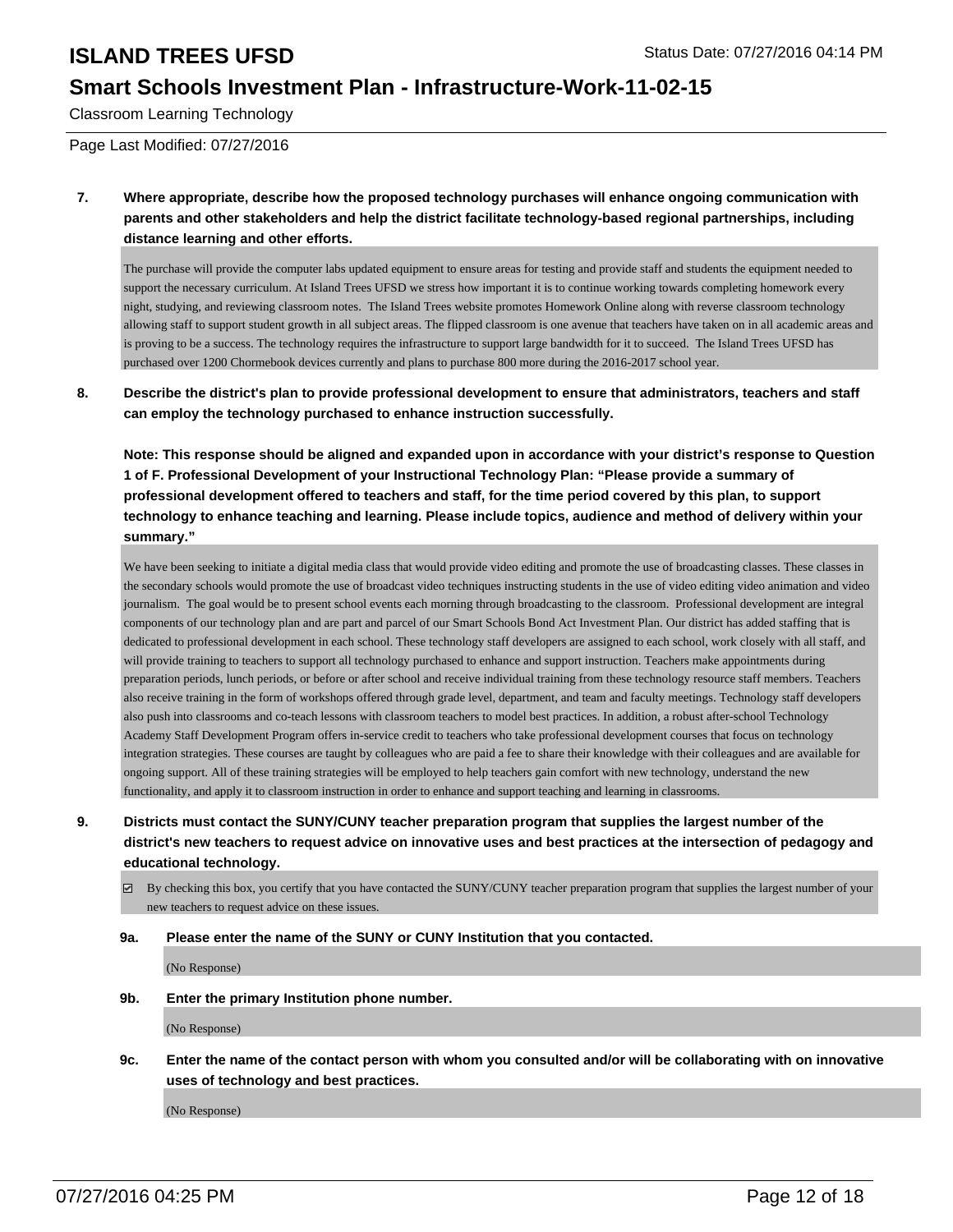### **Smart Schools Investment Plan - Infrastructure-Work-11-02-15**

Classroom Learning Technology

Page Last Modified: 07/27/2016

**10. A district whose Smart Schools Investment Plan proposes the purchase of technology devices and other hardware must account for nonpublic schools in the district.**

**Are there nonpublic schools within your school district?**

- $\Box$  Yes
- **☑** No

### **11. Nonpublic Classroom Technology Loan Calculator**

**The Smart Schools Bond Act provides that any Classroom Learning Technology purchases made using Smart Schools funds shall be lent, upon request, to nonpublic schools in the district. However, no school district shall be required to loan technology in amounts greater than the total obtained and spent on technology pursuant to the Smart Schools Bond Act and the value of such loan may not exceed the total of \$250 multiplied by the nonpublic school enrollment in the base year at the time of enactment. See:**

**http://www.p12.nysed.gov/mgtserv/smart\_schools/docs/Smart\_Schools\_Bond\_Act\_Guidance\_04.27.15\_Final.pdf.**

|                                       | 1. Classroom<br>Technology<br>Sub-allocation | l 2. Public<br><b>Enrollment</b><br>$(2014 - 15)$ | l 3. Nonpublic<br><b>Enrollment</b><br>$(2014 - 15)$ | 4. Sum of<br>Public and<br>l Nonpublic                                                        | l 5. Total Per<br>Pupil Sub-<br>lallocation | 6. Total<br>Nonpublic Loan<br>Amount |
|---------------------------------------|----------------------------------------------|---------------------------------------------------|------------------------------------------------------|-----------------------------------------------------------------------------------------------|---------------------------------------------|--------------------------------------|
|                                       |                                              |                                                   |                                                      | Enrollment                                                                                    |                                             |                                      |
| Calculated Nonpublic Loan<br>  Amount |                                              |                                                   |                                                      | (No Response)   (No Response)   (No Response)   (No Response)   (No Response)   (No Response) |                                             |                                      |

**12. To ensure the sustainability of technology purchases made with Smart Schools funds, districts must demonstrate a long-term plan to maintain and replace technology purchases supported by Smart Schools Bond Act funds. This sustainability plan shall demonstrate a district's capacity to support recurring costs of use that are ineligible for Smart Schools Bond Act funding such as device maintenance, technical support, Internet and wireless fees, maintenance of hotspots, staff professional development, building maintenance and the replacement of incidental items. Further, such a sustainability plan shall include a long-term plan for the replacement of purchased devices and equipment at the end of their useful life with other funding sources.**

 $\boxtimes$  By checking this box, you certify that the district has a sustainability plan as described above.

**13. Districts must ensure that devices purchased with Smart Schools Bond funds will be distributed, prepared for use, maintained and supported appropriately. Districts must maintain detailed device inventories in accordance with generally accepted accounting principles.**

By checking this box, you certify that the district has a distribution and inventory management plan and system in place.

**14. If you are submitting an allocation for Classroom Learning Technology complete this table. Note that the calculated Total at the bottom of the table must equal the Total allocation for this category that you entered in the SSIP Overview overall budget.**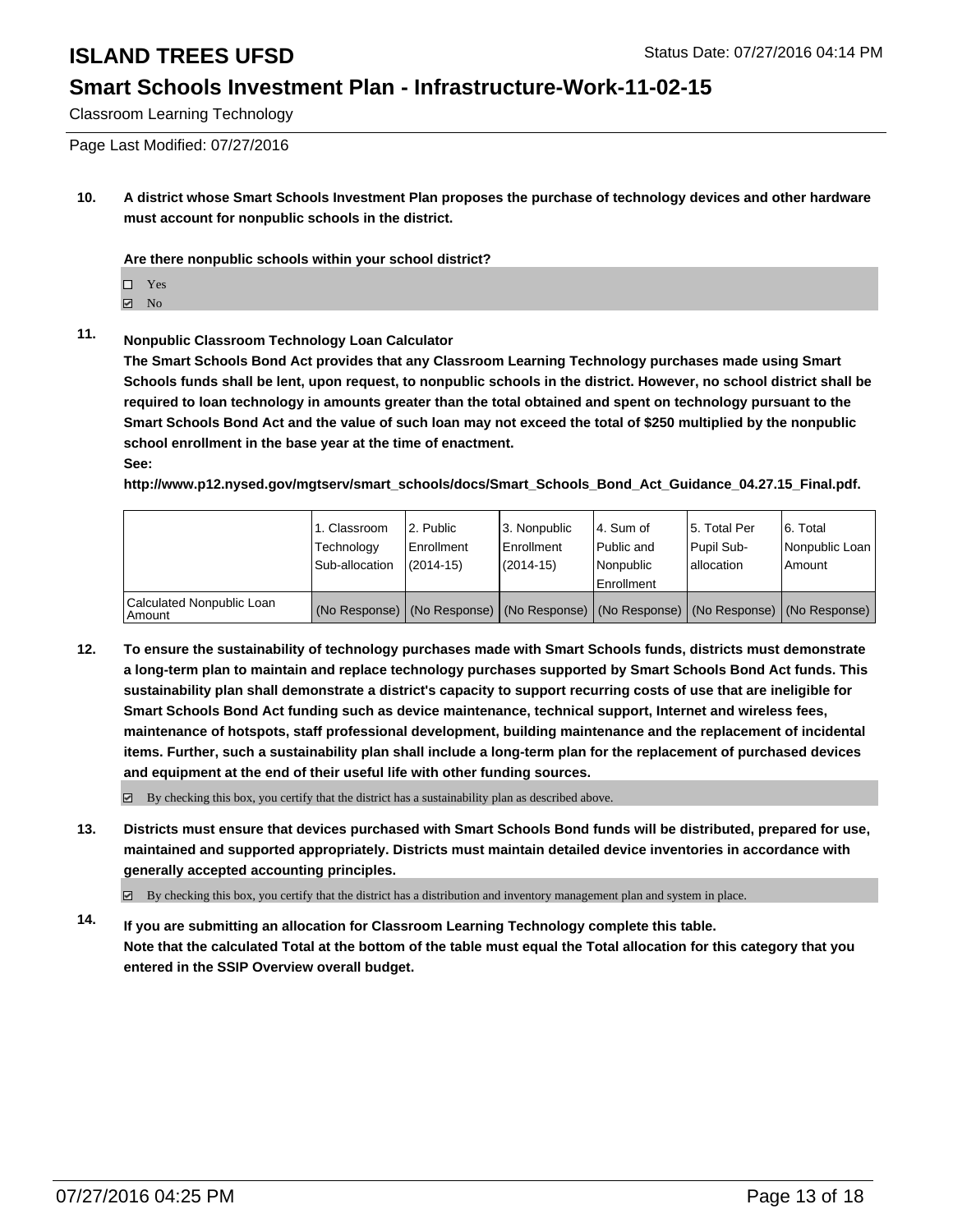## **Smart Schools Investment Plan - Infrastructure-Work-11-02-15**

Classroom Learning Technology

Page Last Modified: 07/27/2016

|                          | Sub-Allocation |
|--------------------------|----------------|
| Interactive Whiteboards  | l 0            |
| <b>Computer Servers</b>  | 260,000        |
| <b>Desktop Computers</b> | 80,850         |
| <b>Laptop Computers</b>  | l 0            |
| <b>Tablet Computers</b>  | $\overline{0}$ |
| <b>Other Costs</b>       | $\overline{0}$ |
| Totals:                  | 340,850.00     |

| I Item to be Purchased                                            | Quantity                                                                     | Cost per Item | <b>Total Cost</b> |
|-------------------------------------------------------------------|------------------------------------------------------------------------------|---------------|-------------------|
|                                                                   |                                                                              |               |                   |
|                                                                   |                                                                              |               |                   |
|                                                                   |                                                                              |               |                   |
| <b>HP APOLLO 4500 Series</b>                                      | 10                                                                           | 16,000        | 160,000           |
| Dell 5012-D10D AMD G-T48E 8GB                                     |                                                                              | 385           | 80.850            |
|                                                                   |                                                                              |               |                   |
|                                                                   |                                                                              |               |                   |
| 8GB Flash 2GB RAM Wyse Thin Client                                |                                                                              |               |                   |
| Backup Appliance Hardware DDY68-<br>CR02-013A Quantum DXI6802 SAN | -1                                                                           | 100.000       | 100,000           |
|                                                                   | Flash 2GB RAM Wyse Thin OS Thin<br>Client Dell 5012-D10D AMD G-T48E<br>Array | 210           |                   |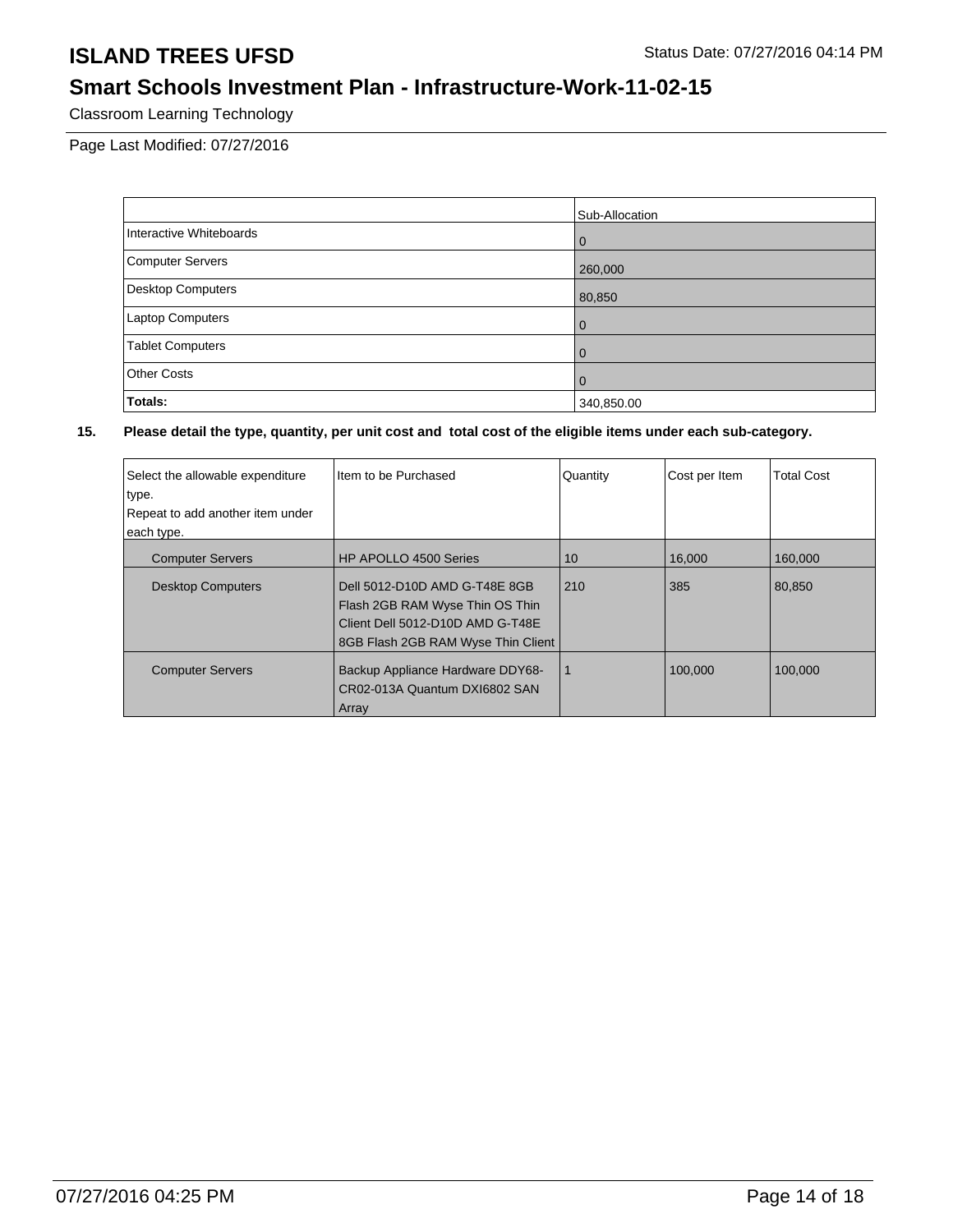### **Smart Schools Investment Plan - Infrastructure-Work-11-02-15**

Pre-Kindergarten Classrooms

Page Last Modified: 07/13/2016

**1. Provide information regarding how and where the district is currently serving pre-kindergarten students and justify the need for additional space with enrollment projections over 3 years.**

(No Response)

- **2. Describe the district's plan to construct, enhance or modernize education facilities to accommodate prekindergarten programs. Such plans must include:**
	- **Specific descriptions of what the district intends to do to each space;**
	- **An affirmation that pre-kindergarten classrooms will contain a minimum of 900 square feet per classroom;**
	- **The number of classrooms involved;**
	- **The approximate construction costs per classroom; and**
	- **Confirmation that the space is district-owned or has a long-term lease that exceeds the probable useful life of the improvements.**

(No Response)

**3. Smart Schools Bond Act funds may only be used for capital construction costs. Describe the type and amount of additional funds that will be required to support ineligible ongoing costs (e.g. instruction, supplies) associated with any additional pre-kindergarten classrooms that the district plans to add.**

(No Response)

**4. All plans and specifications for the erection, repair, enlargement or remodeling of school buildings in any public school district in the State must be reviewed and approved by the Commissioner. Districts that plan capital projects using their Smart Schools Bond Act funds will undergo a Preliminary Review Process by the Office of Facilities Planning.**

| Project Number |  |
|----------------|--|
| (No Response)  |  |

**5. If you have made an allocation for Pre-Kindergarten Classrooms, complete this table.**

**Note that the calculated Total at the bottom of the table must equal the Total allocation for this category that you entered in the SSIP Overview overall budget.**

|                                          | Sub-Allocation |
|------------------------------------------|----------------|
| Construct Pre-K Classrooms               | (No Response)  |
| Enhance/Modernize Educational Facilities | (No Response)  |
| Other Costs                              | (No Response)  |
| Totals:                                  |                |

| Select the allowable expenditure | litem to be purchased | Quantity      | Cost per Item | <b>Total Cost</b> |
|----------------------------------|-----------------------|---------------|---------------|-------------------|
| type.                            |                       |               |               |                   |
| Repeat to add another item under |                       |               |               |                   |
| each type.                       |                       |               |               |                   |
| (No Response)                    | (No Response)         | (No Response) | (No Response) | (No Response)     |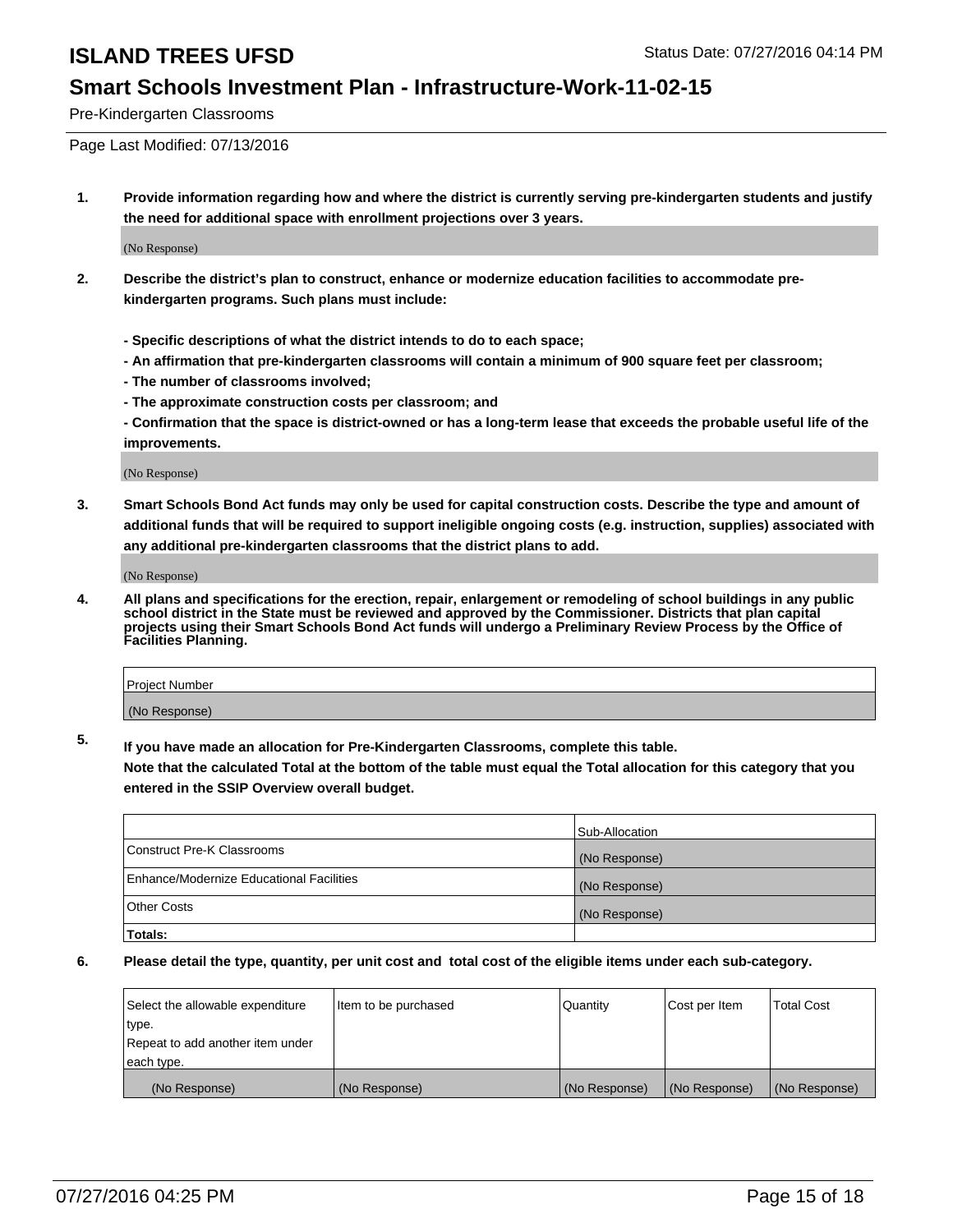### **Smart Schools Investment Plan - Infrastructure-Work-11-02-15**

Replace Transportable Classrooms

Page Last Modified: 07/13/2016

**1. Describe the district's plan to construct, enhance or modernize education facilities to provide high-quality instructional space by replacing transportable classrooms.**

(No Response)

**2. All plans and specifications for the erection, repair, enlargement or remodeling of school buildings in any public school district in the State must be reviewed and approved by the Commissioner. Districts that plan capital projects using their Smart Schools Bond Act funds will undergo a Preliminary Review Process by the Office of Facilities Planning.**

| <b>Project Number</b> |  |
|-----------------------|--|
| (No Response)         |  |

**3. For large projects that seek to blend Smart Schools Bond Act dollars with other funds, please note that Smart Schools Bond Act funds can be allocated on a pro rata basis depending on the number of new classrooms built that directly replace transportable classroom units.**

**If a district seeks to blend Smart Schools Bond Act dollars with other funds describe below what other funds are being used and what portion of the money will be Smart Schools Bond Act funds.**

(No Response)

**4. If you have made an allocation for Replace Transportable Classrooms, complete this table. Note that the calculated Total at the bottom of the table must equal the Total allocation for this category that you entered in the SSIP Overview overall budget.**

|                                                | Sub-Allocation |
|------------------------------------------------|----------------|
| Construct New Instructional Space              | (No Response)  |
| Enhance/Modernize Existing Instructional Space | (No Response)  |
| Other Costs                                    | (No Response)  |
| Totals:                                        |                |

| Select the allowable expenditure | Item to be purchased | Quantity      | Cost per Item | <b>Total Cost</b> |
|----------------------------------|----------------------|---------------|---------------|-------------------|
| type.                            |                      |               |               |                   |
| Repeat to add another item under |                      |               |               |                   |
| each type.                       |                      |               |               |                   |
| (No Response)                    | (No Response)        | (No Response) | (No Response) | (No Response)     |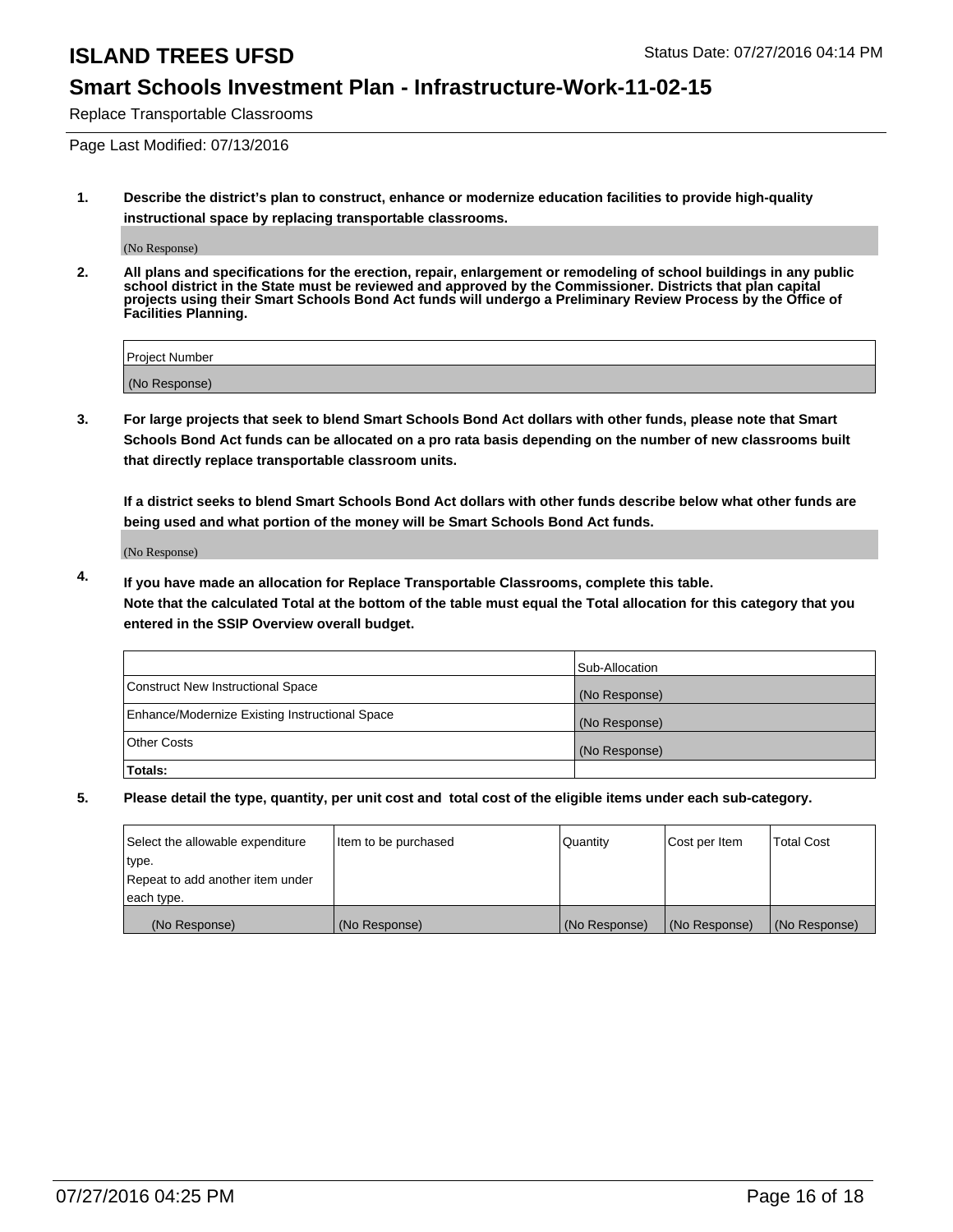### **Smart Schools Investment Plan - Infrastructure-Work-11-02-15**

High-Tech Security Features

Page Last Modified: 07/13/2016

**1. Describe how you intend to use Smart Schools Bond Act funds to install high-tech security features in school buildings and on school campuses.**

(No Response)

**2. All plans and specifications for the erection, repair, enlargement or remodeling of school buildings in any public school district in the State must be reviewed and approved by the Commissioner. Districts that plan capital projects using their Smart Schools Bond Act funds will undergo a Preliminary Review Process by the Office of Facilities Planning.** 

| Proiect Number |  |
|----------------|--|
| (No Response)  |  |

**3. Was your project deemed eligible for streamlined Review?**

| П | Yes |  |
|---|-----|--|
| П | Nο  |  |

**4. Include the name and license number of the architect or engineer of record.**

| Name          | License Number |
|---------------|----------------|
| (No Response) | (No Response)  |

**5. If you have made an allocation for High-Tech Security Features, complete this table.**

**Note that the calculated Total at the bottom of the table must equal the Total allocation for this category that you entered in the SSIP Overview overall budget.**

|                                                      | Sub-Allocation |
|------------------------------------------------------|----------------|
| Capital-Intensive Security Project (Standard Review) | (No Response)  |
| <b>Electronic Security System</b>                    | (No Response)  |
| <b>Entry Control System</b>                          | (No Response)  |
| Approved Door Hardening Project                      | (No Response)  |
| <b>Other Costs</b>                                   | (No Response)  |
| Totals:                                              |                |

| Select the allowable expenditure | litem to be purchased | Quantity      | Cost per Item | <b>Total Cost</b> |
|----------------------------------|-----------------------|---------------|---------------|-------------------|
| type.                            |                       |               |               |                   |
| Repeat to add another item under |                       |               |               |                   |
| each type.                       |                       |               |               |                   |
| (No Response)                    | (No Response)         | (No Response) | (No Response) | (No Response)     |